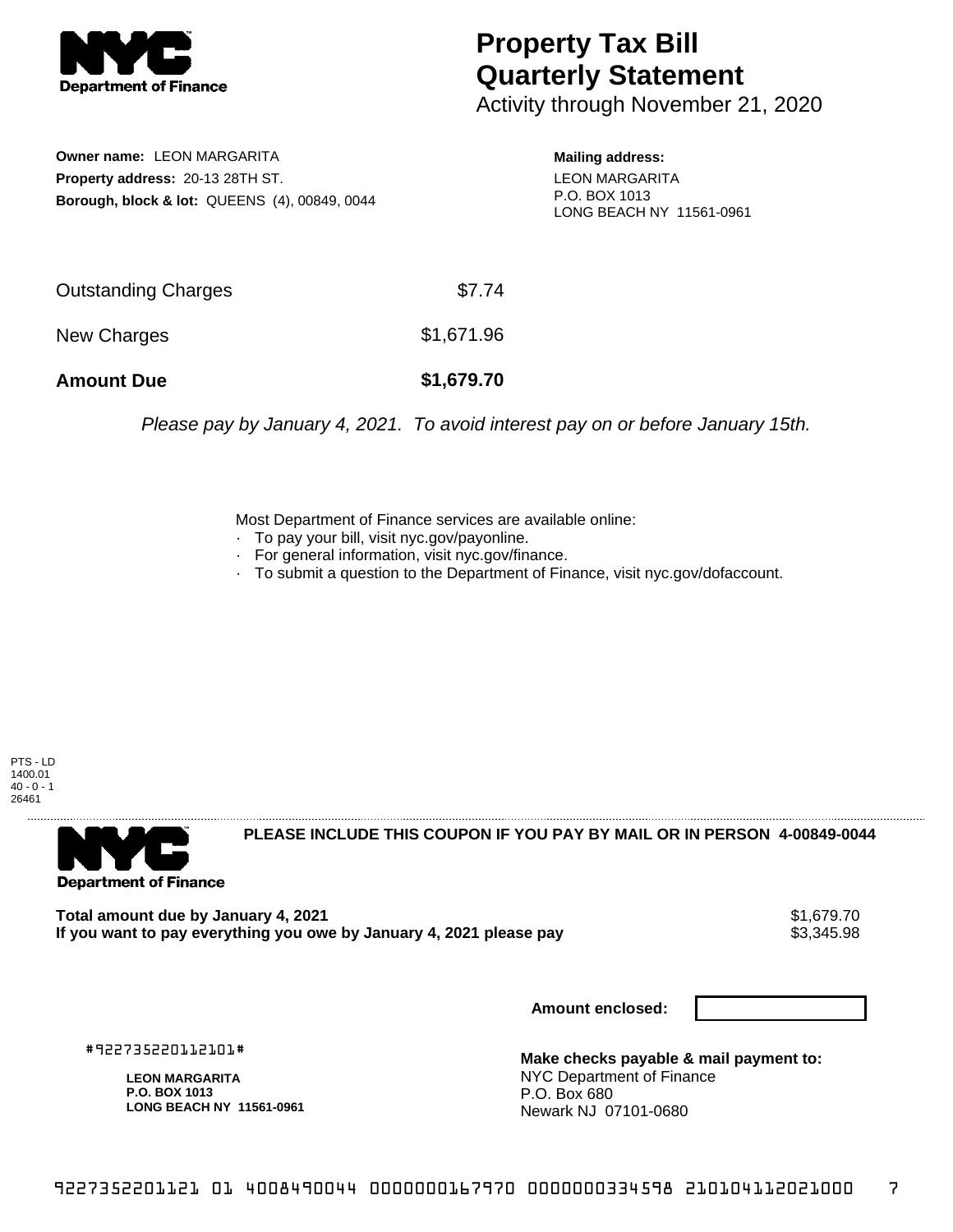

| <b>Billing Summary</b>                                                     | <b>Activity Date Due Date</b>           | Amount       |
|----------------------------------------------------------------------------|-----------------------------------------|--------------|
| Outstanding charges including interest and payments                        |                                         | \$7.74       |
| Finance-Property Tax                                                       | 01/01/2021                              | \$1,691.46   |
| <b>Adopted Tax Rate</b>                                                    |                                         | $$-19.50$    |
| <b>Total amount due</b>                                                    |                                         | \$1,679.70   |
| <b>Tax Year Charges Remaining</b>                                          | <b>Activity Date</b><br><b>Due Date</b> | Amount       |
| Finance-Property Tax                                                       | 04/01/2021                              | \$1,691.46   |
| Adopted Tax Rate                                                           |                                         | $$-19.50$    |
| Total tax year charges remaining                                           |                                         | \$1,671.96   |
| If you want to pay everything you owe by January 4, 2021 please pay        |                                         | \$3,345.98   |
| If you pay everything you owe by January 4, 2021, you would save:          |                                         | \$5.68       |
| How We Calculated Your Property Tax For July 1, 2020 Through June 30, 2021 |                                         |              |
|                                                                            | Overall                                 |              |
| Tax class 1 - Small Home, Less Than 4 Families                             | <b>Tax Rate</b>                         |              |
| Original tax rate billed                                                   | 21.1670%                                |              |
| New Tax rate                                                               | 21.0450%                                |              |
| <b>Estimated Market Value \$931,000</b>                                    |                                         |              |
|                                                                            |                                         | <b>Taxes</b> |
| <b>Billable Assessed Value</b>                                             | \$31,964                                |              |
| <b>Taxable Value</b>                                                       | \$31,964 x 21.0450%                     |              |
| <b>Tax Before Abatements and STAR</b>                                      | \$6,726.84                              | \$6,726.84   |
| Annual property tax                                                        |                                         | \$6,726.84   |
| Original property tax billed in June 2020                                  |                                         | \$6,765.84   |
| <b>Change In Property Tax Bill Based On New Tax Rate</b>                   |                                         | $$ -39.00$   |

Please call 311 to speak to a representative to make a property tax payment by telephone.

For information about the interest rate charged on late payments, visit nyc.gov/taxbill.

## **Home banking payment instructions:**

- 1. **Log** into your bank or online bill pay website.
- 2. **Add** the new payee: NYC DOF Property Tax. Enter your account number, which is your boro, block and lot, as it appears here: 4-00849-0044 . You may also need to enter the address for the Department of Finance. The address is P.O. Box 680, Newark NJ 07101-0680.
- 3. **Schedule** your online payment using your checking or savings account.

## **Did Your Mailing Address Change?**

If so, please visit us at **nyc.gov/changemailingaddress** or call **311.**

When you provide a check as payment, you authorize us either to use information from your check to make a one-time electronic fund transfer from your account or to process the payment as a check transaction.